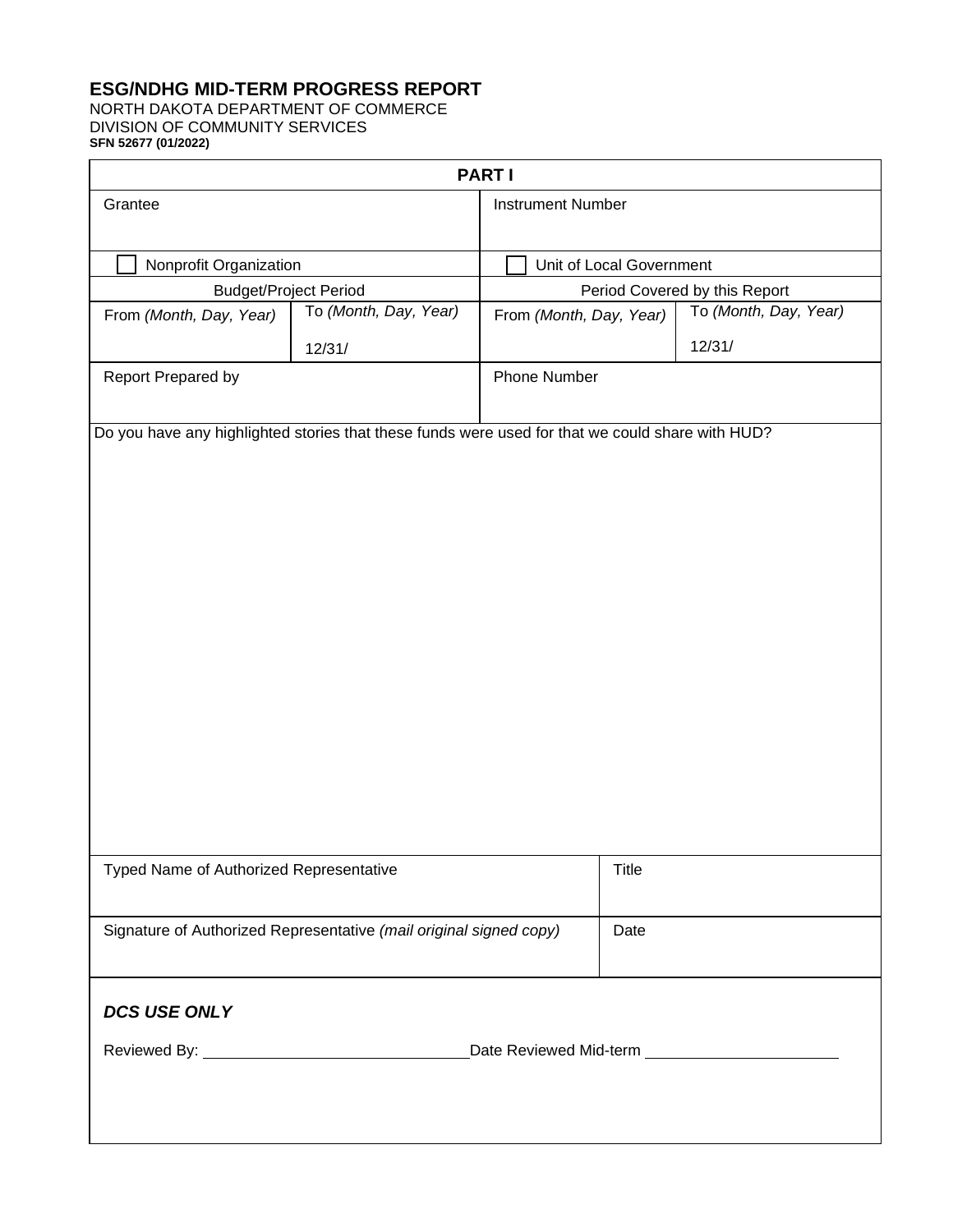| <b>PART II</b>                                                                                                                                                                                                  |  |  |  |  |
|-----------------------------------------------------------------------------------------------------------------------------------------------------------------------------------------------------------------|--|--|--|--|
| Complete a separate Part II Report for your agency and any agency you contract with to provide services for<br>each subgrantee. When answering questions, use the space provided or attach additional sheets.   |  |  |  |  |
| 1. List funded activities accomplished to date.                                                                                                                                                                 |  |  |  |  |
| 2. Have any problems arisen which will delay grant completion? If yes, explain the problem and the extent of<br>delay. If you are a seasonal operation, please state this and include your months of operation. |  |  |  |  |
| 3. Have you spent 50% of your funds? If no, explain the barriers to spending these funds and how you plan to<br>spend 75% of these funds by 3rd quarter deadline.                                               |  |  |  |  |
| Will you be able to spend 75% of these funds by 3rd quarter deadline?<br>4.                                                                                                                                     |  |  |  |  |
| 5. List activities to be accomplished and estimated timeframes.                                                                                                                                                 |  |  |  |  |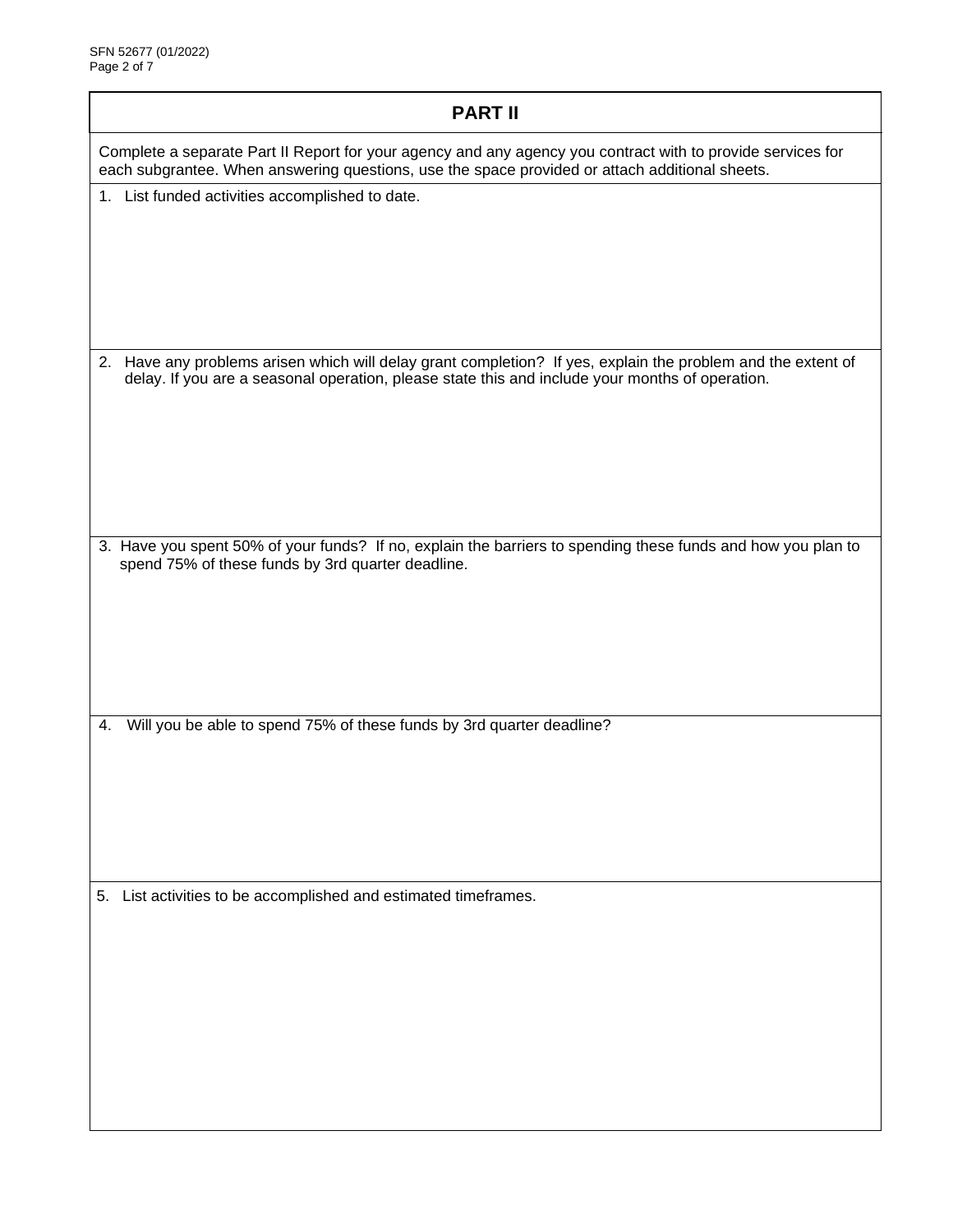| 6. Do you anticipate requesting any amendments? If yes, provide an estimated dollar amount with explanation |
|-------------------------------------------------------------------------------------------------------------|
| (i.e. wanting to move \$1,000 from Homeless Prevention to Rapid Re-Housing; plan to turn back \$1,000 to    |
| DCS).                                                                                                       |

7. Are you up to date on inputting client data into the HMIS system or a comparable database if you are a domestic violence assistance provider? If no, explain the barriers to inputting this information into the system and how you plan to get up to date. **Attach a copy of your most current ESG CAPER for any and all projects supported by ESG and/or NDHG. Each funding source must have a separate report.**

8. Are you using the CARES (Coordinated Assessment, Referral, and Evaluation System)? If no, explain the barriers to not using this and how you plan to for the remainder of this grant. This does not apply to domestic violence assistance providers.

**Number of Beds – Rehabbed** (number of additional beds created as a result of a rehab activity) **Total Number of Beds – Nights Available** (the total number of shelter bed-nights available is the total number of beds in all shelters the recipient funded with ESG that were available to program participants during the reporting period)

9. Emergency Shelter Projects **ONLY**. Use shelter bed utilization report.

**Number of Beds – Conversion** (number of beds created as a result of conversion of a building to a shelter)

**Total Number of Beds – Nights Provided** (total number of bed-nights provided is the total number of beds in all shelters the recipient funded with ESG that were filled each night during the reporting period)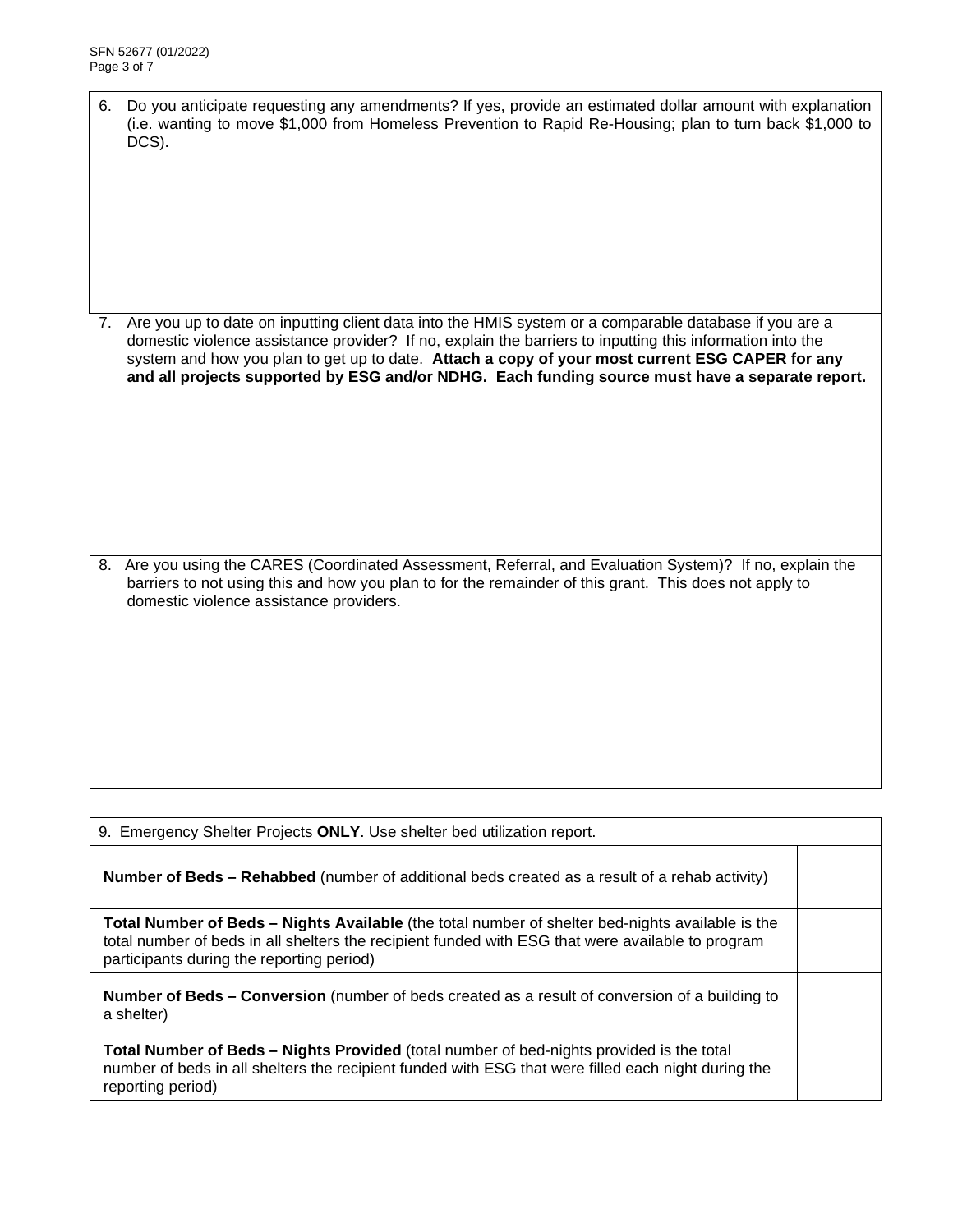| 10. For this reporting period, check the program(s) and service(s) provide by your facility (check all that apply): |  |  |  |  |  |
|---------------------------------------------------------------------------------------------------------------------|--|--|--|--|--|
| <b>Emergency Shelter Component</b>                                                                                  |  |  |  |  |  |
| Renovation                                                                                                          |  |  |  |  |  |
| Operations                                                                                                          |  |  |  |  |  |
| <b>Essential Services</b>                                                                                           |  |  |  |  |  |
| <b>Street Outreach Component</b>                                                                                    |  |  |  |  |  |
| <b>Street Outreach</b>                                                                                              |  |  |  |  |  |
| Homeless Prevention Component (At Risk of Homelessness Individuals and/or Households)                               |  |  |  |  |  |
| Housing Relocation and Stabilization Services                                                                       |  |  |  |  |  |
| Short-Term and/or Medium-Term Rental Assistance (Project Based Assistance)                                          |  |  |  |  |  |
| Short-Term and/or Medium-Term Rental Assistance (Tenant Based Assistance)                                           |  |  |  |  |  |
| <b>Rapid Re-Housing Component (Homeless Individuals and/or Households)</b>                                          |  |  |  |  |  |
| Housing Relocation And Stabilization Services                                                                       |  |  |  |  |  |
| Short-Term and/or Medium-Term Rental Assistance (Project Based Assistance)                                          |  |  |  |  |  |
| Short-Term and/or Medium-Term Rental Assistance (Tenant Based Assistance)                                           |  |  |  |  |  |
| <b>HMIS Component</b>                                                                                               |  |  |  |  |  |
| <b>HMIS</b>                                                                                                         |  |  |  |  |  |
| <b>Administrative Component (NDHG Only)</b>                                                                         |  |  |  |  |  |
| Salaries for administrative activities                                                                              |  |  |  |  |  |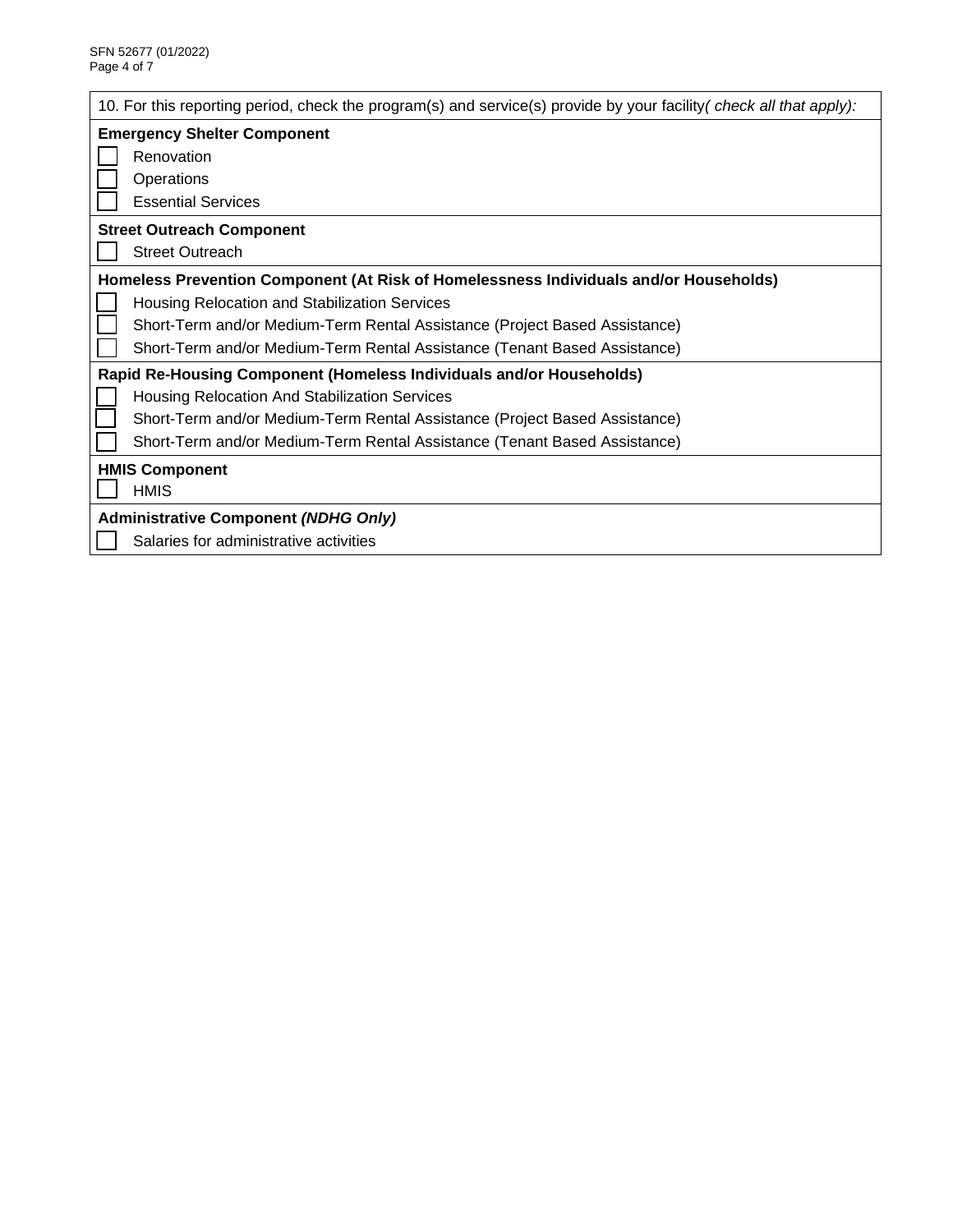| <b>PART III</b>                                   |                                                                   |    |      |    |      |  |  |
|---------------------------------------------------|-------------------------------------------------------------------|----|------|----|------|--|--|
| Grantee                                           |                                                                   |    |      |    |      |  |  |
| 1.                                                | Total grant funds available                                       |    |      | \$ |      |  |  |
| Total Recipient Share of the Budget (Match)<br>2. |                                                                   |    |      | \$ |      |  |  |
| 3.                                                | <b>Total Funds Available</b>                                      |    |      | \$ | 0.00 |  |  |
|                                                   | 4. Funds activity to date -<br>Funds expended/obligated on:       |    |      |    |      |  |  |
|                                                   | a. Street Outreach Component                                      | \$ |      |    |      |  |  |
|                                                   | b. Emergency Shelter Component                                    | \$ |      |    |      |  |  |
|                                                   | c. Homeless Prevention Component                                  | \$ |      |    |      |  |  |
|                                                   | d. Rapid Re-Housing Component                                     | \$ |      |    |      |  |  |
|                                                   | e. HMIS Component                                                 | \$ |      |    |      |  |  |
|                                                   | Administrative Component (NDHG Only)<br>f.                        | \$ |      |    |      |  |  |
|                                                   | g. Total funds expended/obligated                                 | \$ | 0.00 |    |      |  |  |
|                                                   | 5. Match funds activity to date -<br>Funds expended/obligated on: |    |      |    |      |  |  |
|                                                   | a. Street Outreach Component                                      | \$ |      |    |      |  |  |
|                                                   | b. Emergency Shelter Component                                    | \$ |      |    |      |  |  |
|                                                   | c. Homeless Prevention Component                                  | \$ |      |    |      |  |  |
|                                                   | d. Rapid Re-Housing Component                                     | \$ |      |    |      |  |  |
|                                                   | e. HMIS Component                                                 | \$ |      |    |      |  |  |
|                                                   | <b>Administrative Component</b><br>f.                             | \$ |      |    |      |  |  |
|                                                   | g. Total funds expended/obligated                                 | \$ | 0.00 |    |      |  |  |
| 6.                                                | Match funds unobligated (line 1 minus line 4g):                   |    |      | \$ | 0.00 |  |  |
| 7.                                                | Recipient funds unobligated (line 2 minus line 5g):               |    |      | \$ | 0.00 |  |  |
| 8.                                                | Total funds unobligated (line 6 plus line 7):                     |    |      | \$ | 0.00 |  |  |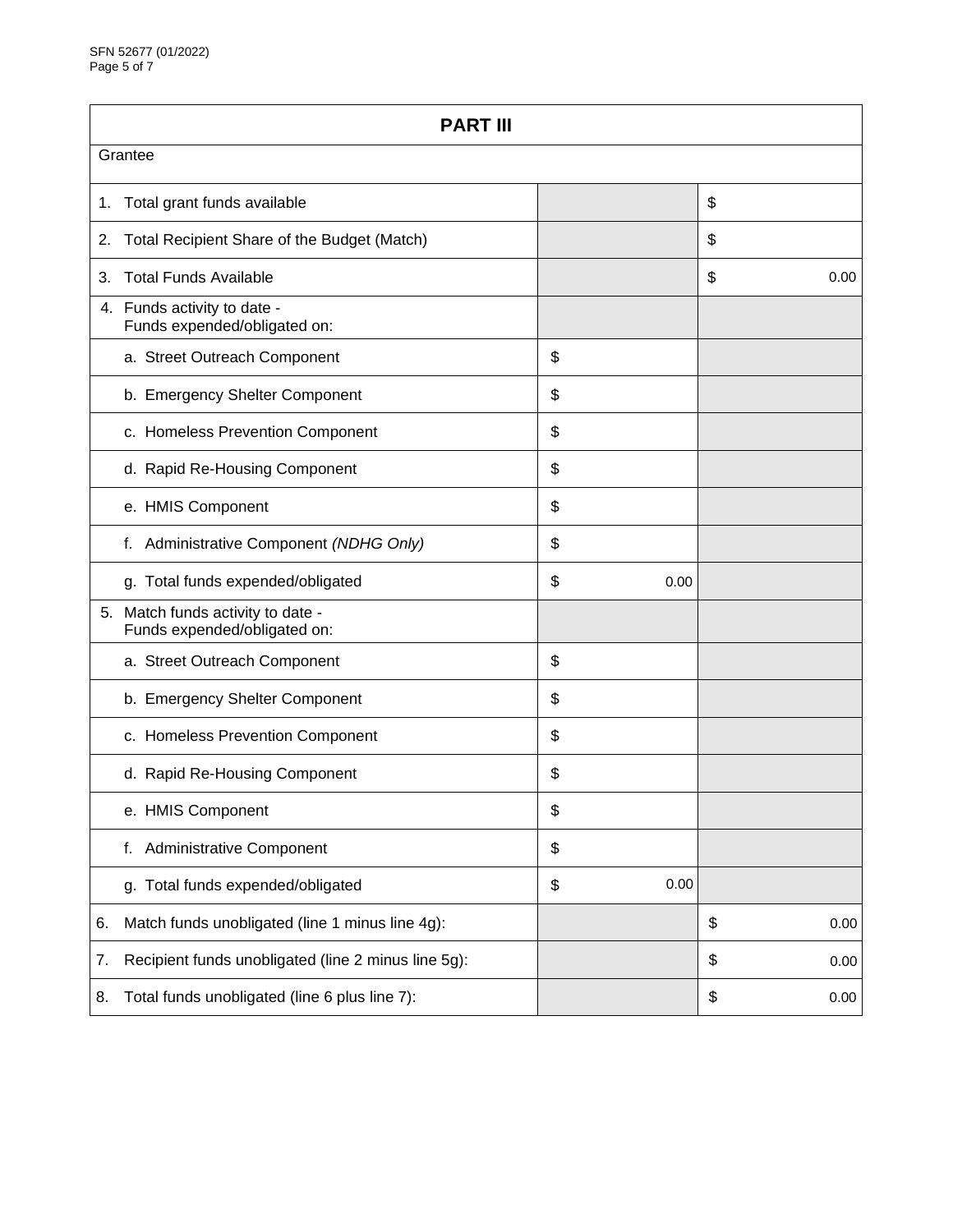### **INSTRUCTIONS FOR COMPLETING THE ESG/NDHG MID-TERM PROGRESS REPORT**

The Mid-Term Progress Report is divided into 3 separate parts, each of which must be fully completed, whether you are submitting the form for your mid-term or your final progress report.

### **PART I**

- Enter grantee name.
- Check whether you are a nonprofit organization or unit of local government.
- Enter the instrument number this number is found on your financial award.
- Enter the budget/project period, i.e., the start date of the award through December 31.
- Enter the name and phone number of the individual completing the report.
- Type the name and title of the individual authorized by your agency to certify the accuracy of the information being submitted. Note: This is typically the chief executive director of the agency.
- The authorized individual is to sign and date Part 1 of the report form. *Only original signature will be accepted by the DCS*.
- The block on the bottom of the form is for DCS use only.

#### **PART II**

Note: If your agency sub-contracts with another entity to provide services funded with these dollars, you must obtain and submit to the DCS, a separate Part 2 from the sub-grantee, indicating the name of the sub-grantee on the top of the document.

- 1. List funded activities accomplished to date.
- 2. Have any problems arisen which will delay grant completion? If yes, explain the problem and the extent of delay. If you are a seasonal operation please state this and include your months of operation.
- 3. Have you spent 50% of your funds? If no, explain the barriers to spending these funds and how you plan to spend 75% of these funds by 3rd quarter deadline.
- 4. Will you be able to spend 75% of these funds by  $3<sup>rd</sup>$  quarter deadline?
- 5. List activities to be accomplished and estimated timeframes.
- 6. Do you anticipate requesting any amendments? If yes, provide an estimated dollar amount with explanation (i.e. wanting to move \$1,000 from Homeless Prevention to Rapid Re-Housing; plan to turn back \$1,000 to DCS).
- 7. Are you up to date on inputting client data into the HMIS system or a comparable database if you are a domestic violence assistance provider? If no, explain the barriers to inputting this information into the system and how you plan to get up to date. **Attach a copy of your most current ESG CAPER for any and all projects supported by ESG and/or NDHG. Each funding source must have a separate report.**
- 8. Are you using the CARES (Coordinated Assessment, Referral, and Evaluation System)? If no, explain the barriers to not using this and how you plan to for the remainder of this grant. This does not apply to domestic violence assistance providers.